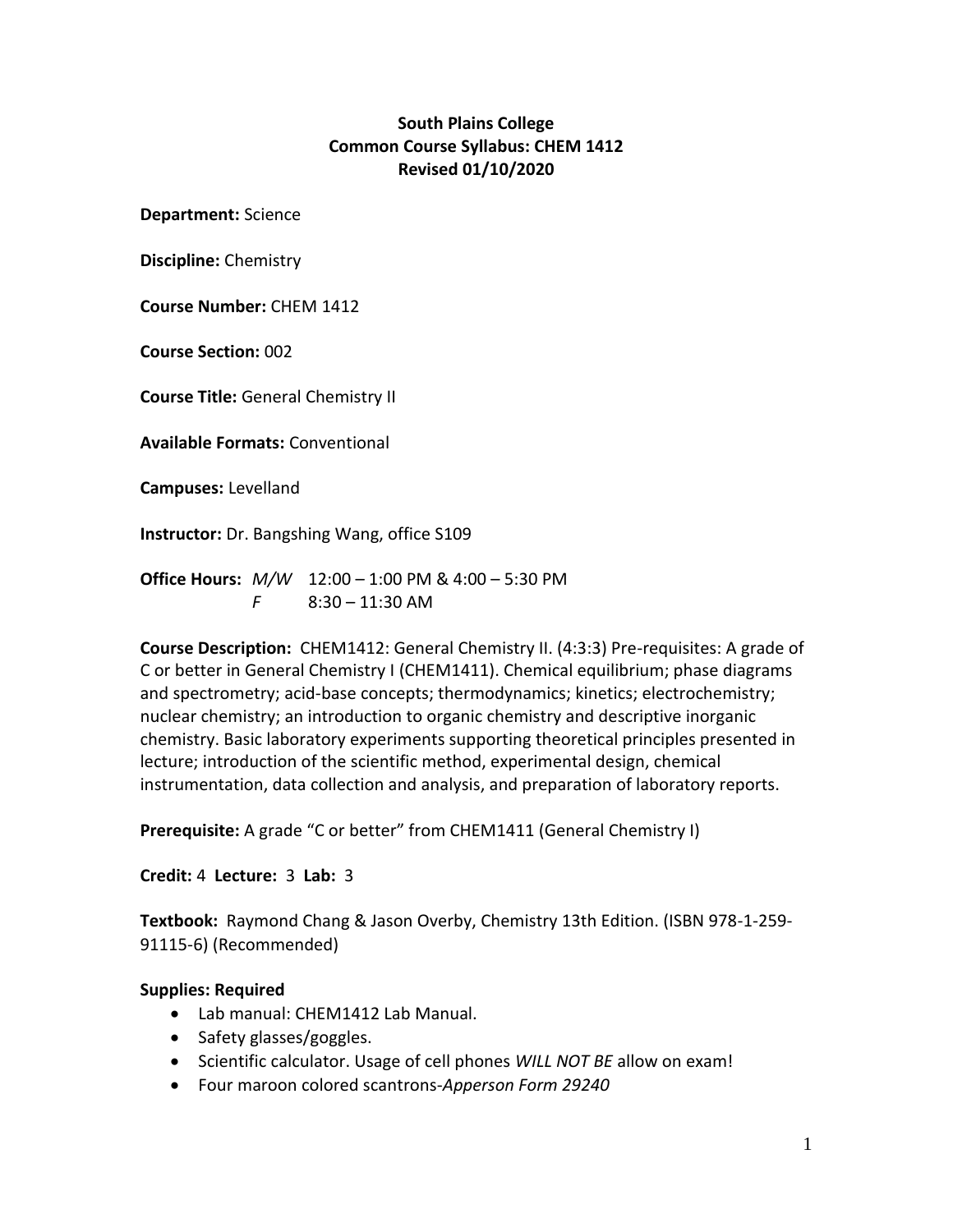## **This course partially satisfies a Core Curriculum Requirement**:

Life and Physical Sciences Foundational Component Area (030)

### **Core Curriculum Objectives addressed:**

- **Communications skills**—to include effective written, oral and visual communication
- **Critical thinking skills**—to include creative thinking, innovation, inquiry, and analysis, evaluation and synthesis of information
- **Empirical and quantitative competency skills**—to manipulate and analyze numerical data or observable facts resulting in informed conclusions
- **Teamwork**—to include the ability to consider different points of view and to work effectively with others to support a shared purpose or goal

### **Student Learning Outcomes:**

*From Lecture:* 

- 1. State the characteristics of liquids and solids, including phase diagrams and spectrometry.
- 2. Articulate the importance of intermolecular interactions and predict trends in physical properties.
- 3. Identify the characteristics of acids, bases, and salts, and solve problems based on their quantitative relationships.
- 4. Identify and balance oxidation-reduction equations, and solve redox titration problems.
- 5. Determine the rate of a reaction and its dependence on concentration, time, and temperature.
- 6. Apply the principles of equilibrium to aqueous systems using LeChatelier's Principle to predict the effects of concentration, pressure, and temperature changes on equilibrium mixtures.
- 7. Analyze and perform calculations with the thermodynamic functions, enthalpy, entropy, and free energy.
- 8. Discuss the construction and operation of galvanic and electrolytic electrochemical cells, and determine standard and non‐standard cell potentials.
- 9. Define nuclear decay processes.
- 10. Describe basic principles of organic chemistry and descriptive inorganic chemistry.

*From Lab:* 

- 1. Use basic apparatus and apply experimental methodologies used in the chemistry laboratory.
- 2. Demonstrate safe and proper handling of laboratory equipment and chemicals.
- 3. Conduct basic laboratory experiments with proper laboratory techniques.
- 4. Make careful and accurate experimental observations.
- 5. Relate physical observations and measurements to theoretical principles.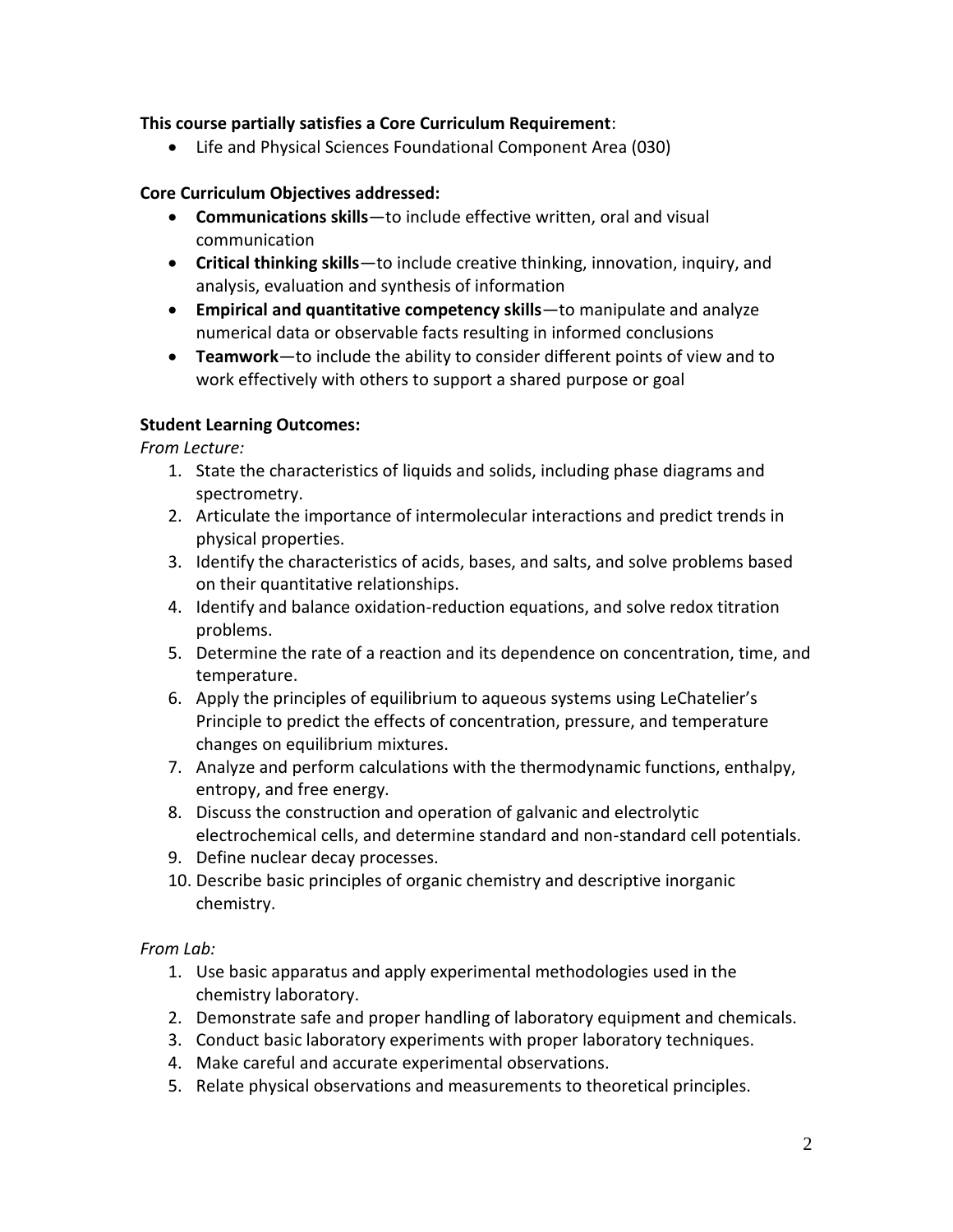- 6. Interpret laboratory results and experimental data, and reach logical conclusions.
- 7. Record experimental work completely and accurately in laboratory notebooks and communicate experimental results clearly in written reports.
- 8. Design fundamental experiments involving principles of chemistry and chemical instrumentation.
- 9. Identify appropriate sources of information for conducting laboratory experiments involving principles of chemistry.

## **Student Learning Outcomes Assessment:**

Few topics/questions from the exams will be selected to assess the students learning outcomes at the end of semester.

# **Course Evaluation/Grading Policy:**

*LECTURE EXAMS:* There will be THREE lecture exams; these exams will cover the materials discussed in the lectures, and the schedule of the lecture exams are on the course schedule along with lecture information. Lecture exams will be in a multiplechoice format. A maroon colored scantron is required for each lecture exam. Only the materials discussed in the lectures will be on the exam and you will have designated class time to finish the exam. There will be NO make-up exam allowed! If a student misses an exam, the student will receive a grade of ZERO for the exam missed.

- Lecture exam 1 (Chapters 12 and 13) 100 points
- Lecture exam 2 (Chapters 14 and 15) 100 points
- Lecture exam 3 (Chapters 16 and 17) 100 points

# *The materials scheduled for each lecture exam by subject to change, this change will be announced in advance if necessary.*

*EXAM PRACTICE/WORKSHEET (EP):* There will be FOUR exam practice assignments, which are due on the day of each exam. Sole purpose of exam practice is the help prepare for the exam, it does not count towards the total grade. However, completed EP assignment turned in at the beginning of each lecture exam will gain additional FIVE extra points towards the exam taken on the same day. No late EP assignments will be accepted.

*LAB EXPERIMENTS/PRACTICES:* Lab reports/practices will be collected for grading at the end of each lab experiment day. Students will complete the lab assignments for grading before leaving the lab. Each lab assignment will be worth 10 points, which will add up to 130 points of your final grade. The laboratory portion of this class will be comprised of topic discussion, practice worksheets and lab experiments. The lab portion of this course will consist of group work to perform lab experiments. There will be no make-up labs for the missed lab; students will receive ZERO for the lab section if missed.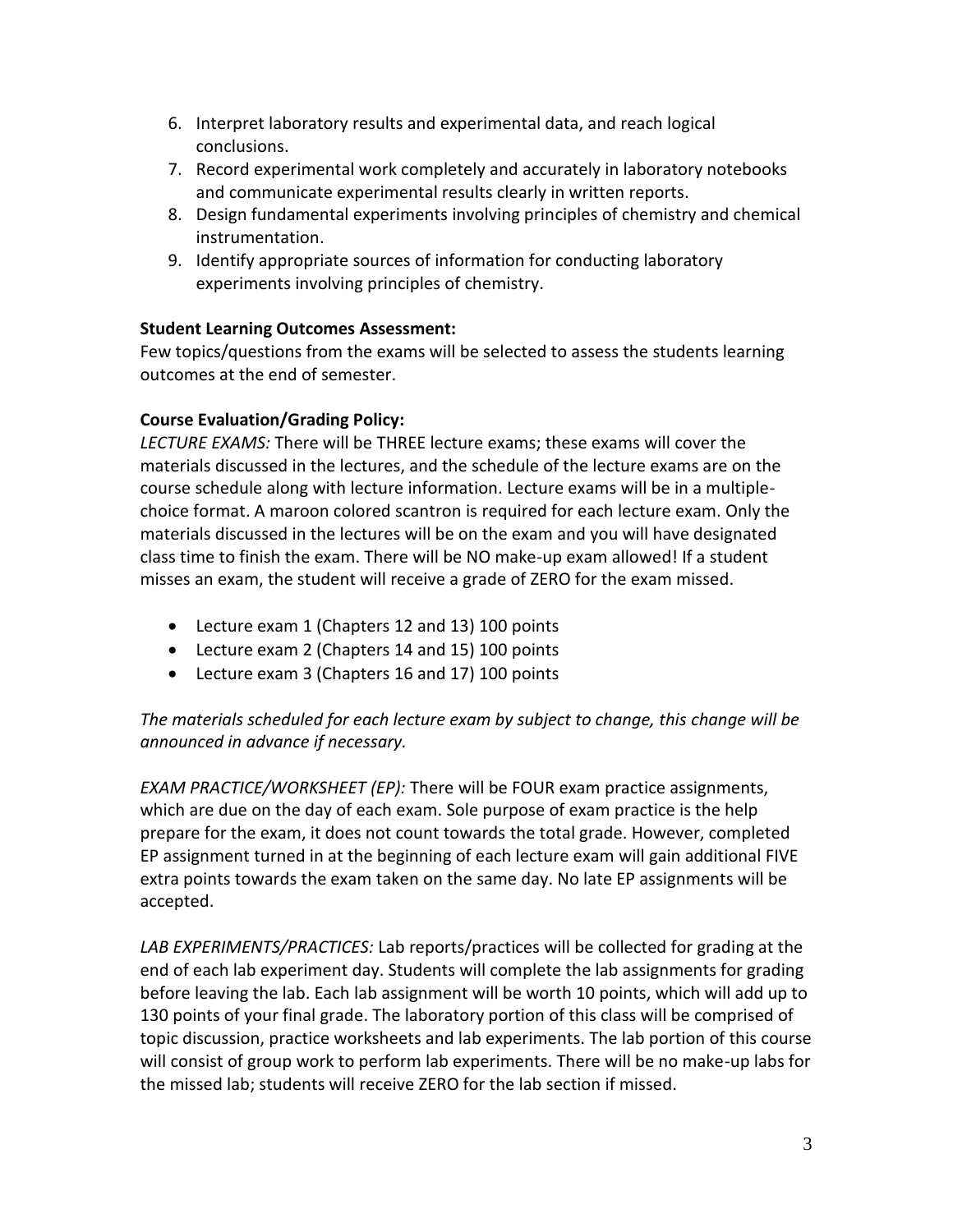*FINAL EXAM:* The final exam will cover chapter 18, 19 and 24. There will be no make-up exam for the final exam. The final exam will count 100 points. The format will be multiple-choice, and a maroon scantron is required for the exam. Only the materials covered in the lectures will be on the exam and you will have designated class time to finish the exam. There will be no makeup for final exams; missed final exam will result in a grade of ZERO.

*NOTE: At the end of the semester, one of lowest lecture exam grade can be replaced with the final exam grade (granted final exam grade is higher than lecture exam grade it will replace). If final exam grade is the lowest grade among all exams, than no grade will be replaced.*

Grading based on percentage: The grade distribution:

| $A = 90 - 100\%$ | Lecture Exam 1:                  | 100 points |
|------------------|----------------------------------|------------|
| $B = 80 - 89%$   | Lecture Exam 2:                  | 100 points |
| $C = 70 - 79\%$  | Lecture Exam 3:                  | 100 points |
| $D = 60 - 69%$   | Final Exam:                      | 100 points |
| $F =$ below 60%  | Lab Reports:                     | 130 points |
|                  | Total Possible point: 530 points |            |
|                  |                                  |            |

#### **Attendance Policy:**

It is vitally important that you attend all lectures and labs in order to do well in this course. If you reach SEVEN absences or miss FOUR classes in a role, I will drop you from the course with a grade of X, F, or U. This is in accordance with the policies set forth in the SPC General Catalog. Attendance will be taken during the lecture period, and lab attendance will be determined by the lab assignments submitted at the end of lab experiment. This class information sheet contains the schedule of lectures and labs. If you are unable to finish this course, complete a withdrawal slip at the registrar's office. Absences caused by official South Plains College activities will be excused

*Students are expected to attend all classes in order to be successful in a course. The student may be administratively withdrawn from the course when absences become excessive as defined in the course syllabus.*

*When an unavoidable reason for class absence arises, such as illness, an official trip authorized by the college or an official activity, the instructor may permit the student to make up work missed. It is the student's responsibility to complete work missed within a reasonable period of time as determined by the instructor. Students are officially enrolled in all courses for which they pay tuition and fees at the time of registration. Should a student, for any reason, delay in reporting to a class after official enrollment, absences will be attributed to the student from the first class meeting.*

*Students who enroll in a course but have "Never Attended" by the official census date, as reported by the faculty member, will be administratively dropped by the Office of Admissions and Records. A student who does not meet the attendance requirements of*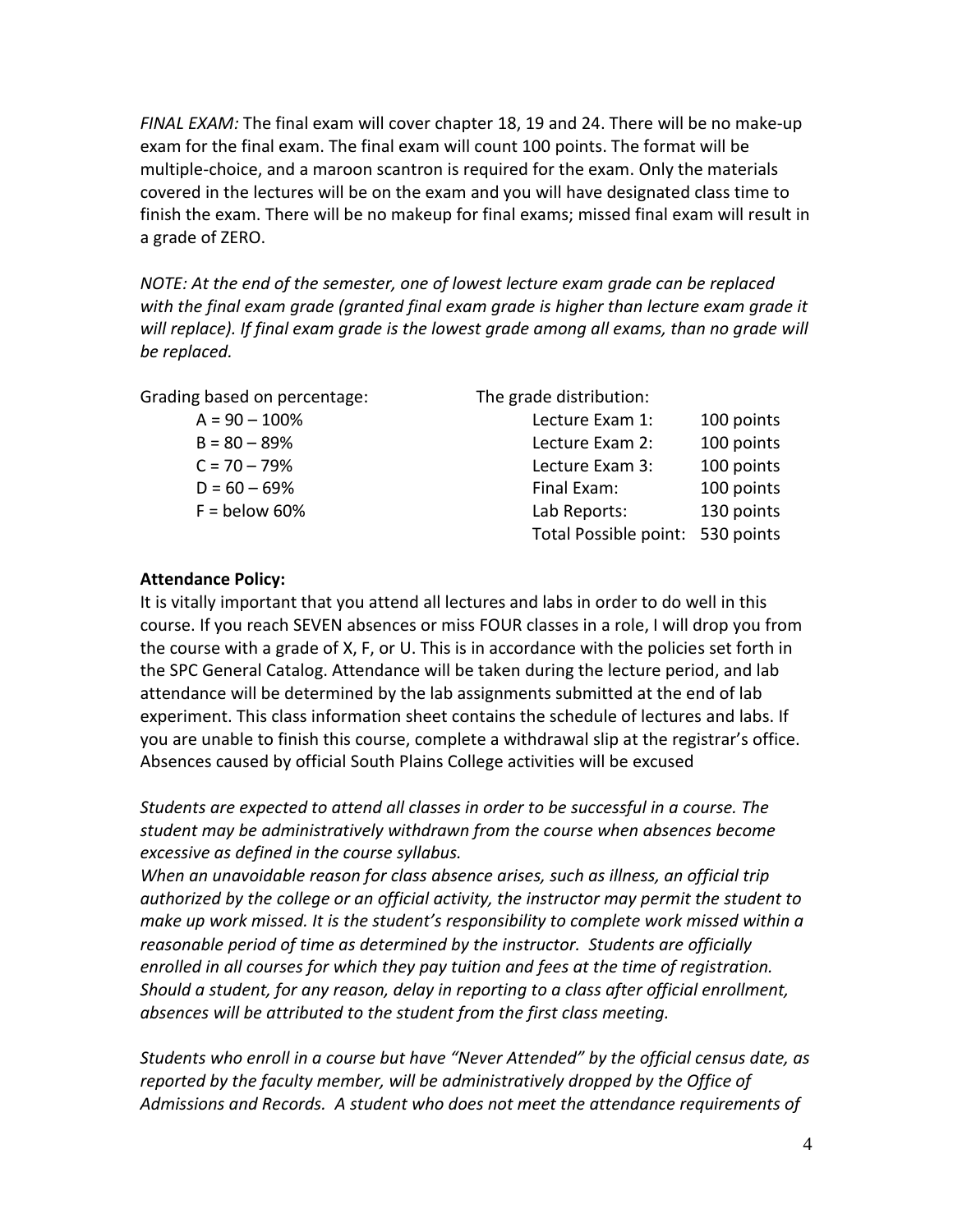*a class as stated in the course syllabus and does not officially withdraw from that course by the official census date of the semester, may be administratively withdrawn from that course and receive a grade of "X" or "F" as determined by the instructor. Instructors are responsible for clearly stating their administrative drop policy in the course syllabus, and it is the student's responsibility to be aware of that policy. It is the student's responsibility to verify administrative drops for excessive absences through MySPC using his or her student online account. If it is determined that a student is awarded financial aid for a class or classes in which the student never attended or participated, the financial aid award will be adjusted in accordance with the classes in which the student did attend/participate and the student will owe any balance resulting from the adjustment.*

**Plagiarism and Cheating:** Students are expected to do their own work on all projects, quizzes, assignments, examinations, and papers. Failure to comply with this policy will result in a grade of ZERO for the assignment and can result in an F for the course if circumstances warrant. This ZERO will not be replaced at the end of semester.

Plagiarism violations include, but are not limited to, the following:

- 1. Turning in a paper that has been purchased, borrowed, or downloaded from another student, an online term paper site, or a mail order term paper mill;
- 2. Cutting and pasting together information from books, articles, other papers, or online sites without providing proper documentation;
- 3. Using direct quotations (three or more words) from a source without showing them to be direct quotations and citing them; or
- 4. Missing in-text citations.

Cheating violations include, but are not limited to, the following:

- 1. Obtaining an examination by stealing or collusion;
- 2. Discovering the content of an examination before it is given;
- 3. Using an unauthorized source of information (notes, textbook, text messaging, internet, apps) during an examination, quiz, or homework assignment;
- 4. Entering an office or building to obtain unfair advantage;
- 5. Taking an examination for another;
- 6. Altering grade records;
- 7. Copying another's work during an examination or on a homework assignment;
- 8. Rewriting another student's work in Peer Editing so that the writing is no longer the original student's;
- 9. Taking pictures of a test, test answers, or someone else's paper.

**Student Code of Conduct Policy**: Any successful learning experience requires mutual respect on the part of the student and the instructor. Neither instructor nor student should be subject to others' behavior that is rude, disruptive, intimidating, aggressive, or demeaning**.** Student conduct that disrupts the learning process or is deemed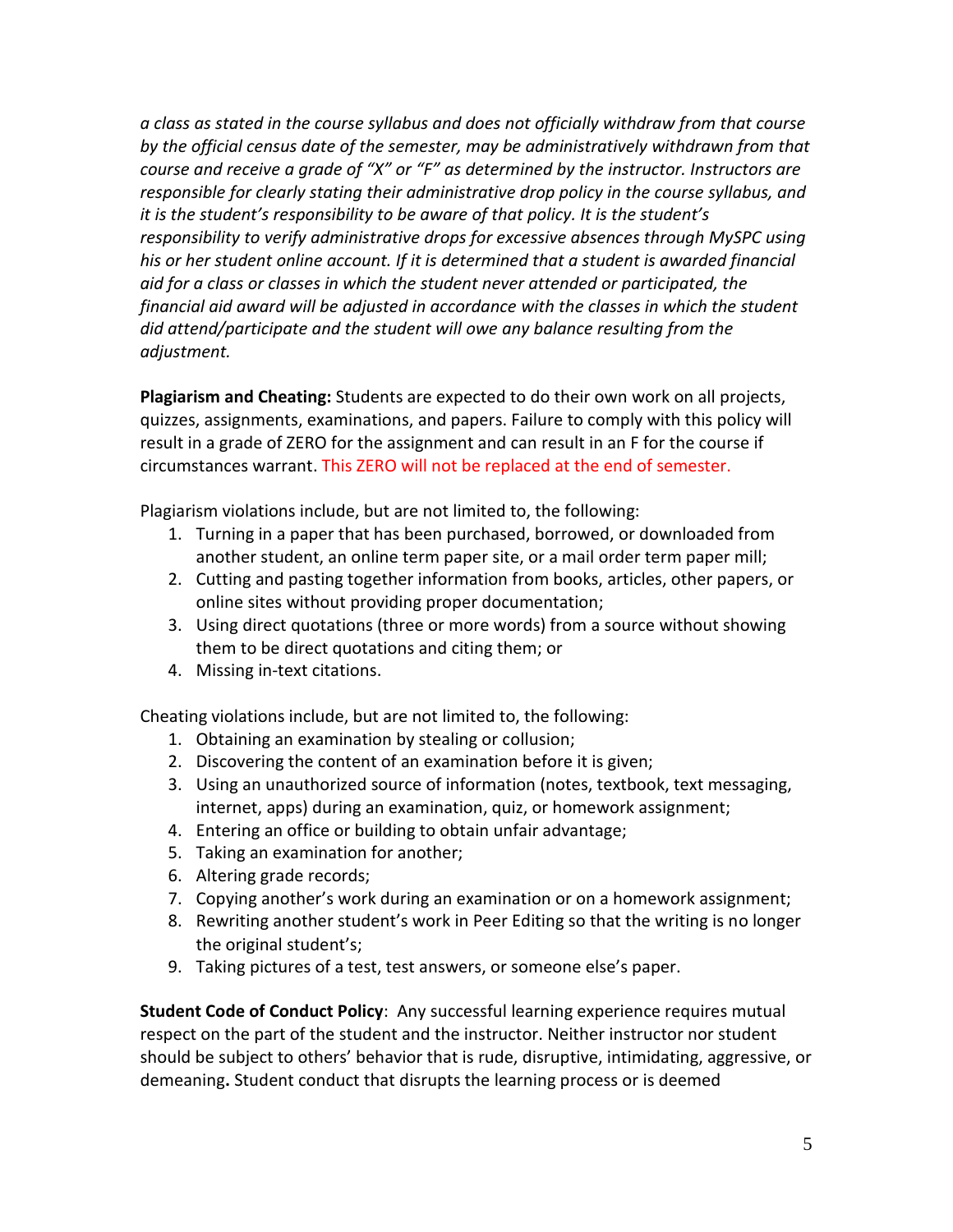disrespectful or threatening shall not be tolerated and may lead to disciplinary action and/or removal from class.

**Diversity Statement:** In this class, the teacher will establish and support an environment that values and nurtures individual and group differences and encourages engagement and interaction. Understanding and respecting multiple experiences and perspectives will serve to challenge and stimulate all of us to learn about others, about the larger world and about ourselves. By promoting diversity and intellectual exchange, we will not only mirror society as it is, but also model society as it should and can be.

**Disability Statement:** Students with disabilities, including but not limited to physical, psychiatric, or learning disabilities, who wish to request accommodations in this class should notify the Disability Services Office early in the semester so that the appropriate arrangements may be made. In accordance with federal law, a student requesting accommodations must provide acceptable documentation of his/her disability to the Disability Services Office. For more information, call or visit the Disability Services Office at Levelland (Student Health & Wellness Office) 806-716-2577, Reese Center (Building 8) 806-716-4675, or Plainview Center (Main Office) 806-716-4302 or 806-296-9611.

**Nondiscrimination Policy:** South Plains College does not discriminate on the basis of race, color, national origin, sex, disability or age in its programs and activities. The following person has been designated to handle inquiries regarding the nondiscrimination policies: Vice President for Student Affairs, South Plains College, 1401 College Avenue, Box 5, Levelland, TX 79336. Phone number 806-716-2360.

**Title IX Pregnancy Accommodations Statement:** If you are pregnant, or have given birth within six months, Under Title IX you have a right to reasonable accommodations to help continue your education. To [activate](http://www.southplainscollege.edu/employees/manualshandbooks/facultyhandbook/sec4.php) accommodations you must submit a Title IX pregnancy accommodations request, along with specific medical documentation, to the Director of Health and Wellness. Once approved, notification will be sent to the student and instructors. It is the student's responsibility to work with the instructor to arrange accommodations. Contact the Director of Health and Wellness at 806-716-2362 or [email](http://www.southplainscollege.edu/employees/manualshandbooks/facultyhandbook/sec4.php) [cgilster@southplainscollege.edu](mailto:cgilster@southplainscollege.edu) for assistance.

**SAFETY RULES:** These safety rules will be passed out in lab. The safety rules must be followed. Failure to do so can result in you being asked to leave the laboratory. You will be required to sign a sheet indicating you have read and agreed to follow the safety rules before being allowed to perform an experiment.

*As a faculty member, I am deeply invested in the well-being of each student I teach. I am here to assist you with your work in this course. If you come to me with other noncourse-related concerns, I will do my best to help. It is important for you to know that all faculty members are mandated reporters of any incidents of sexual misconduct. That*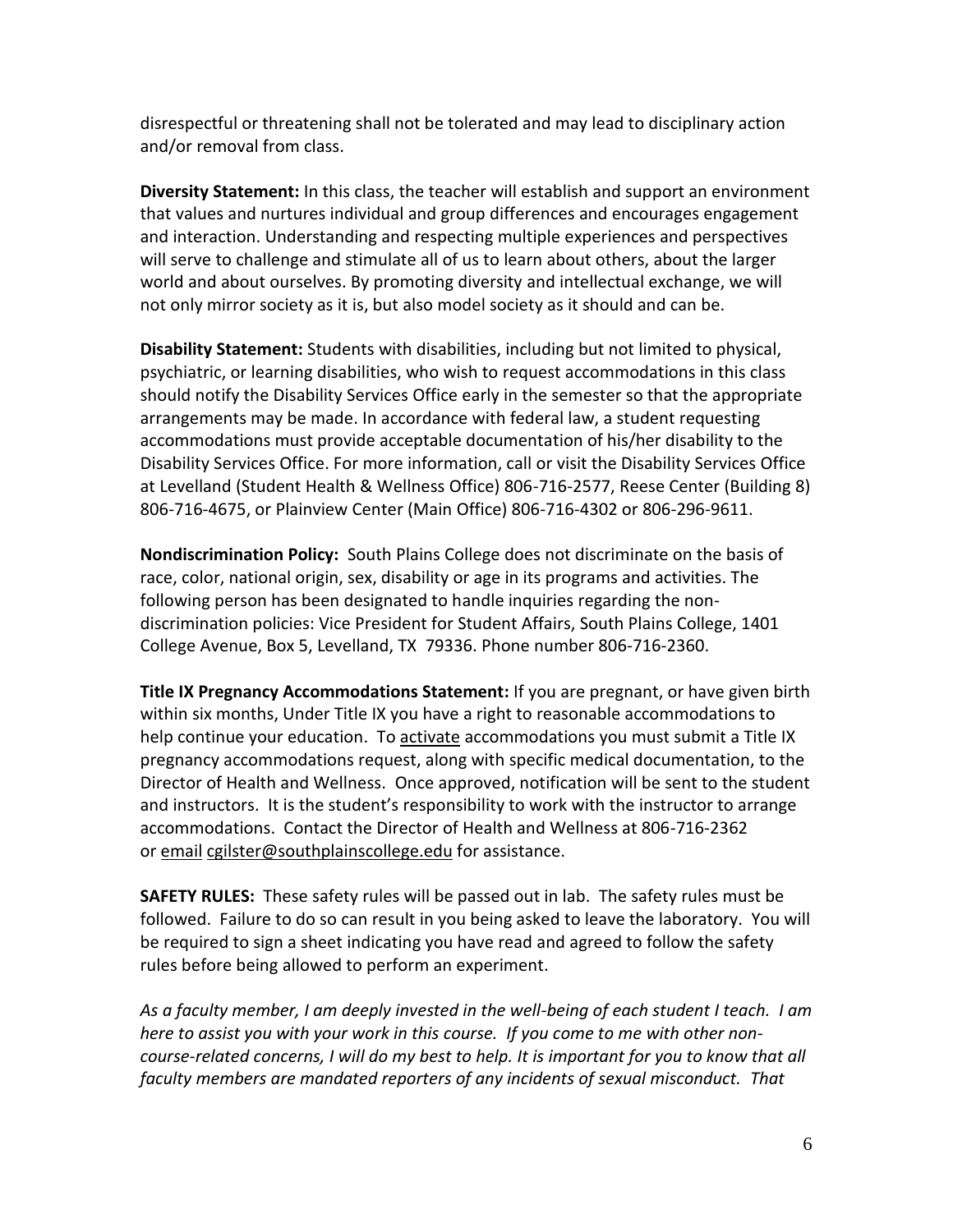*means that I cannot keep information about sexual misconduct confidential if you share that information with me. Dr. Lynne Cleavinger, the Director of Health & Wellness, can advise you confidentially as can any counselor in the Health & Wellness Center. They can also help you access other resources on campus and in the local community. You can reach Dr. Cleavinger at 716-2563 or [lcleavinger@southplainscollege.edu](mailto:lcleavinger@southplainscollege.edu) or go by the Health and Wellness Center. You can schedule an appointment with a counselor by calling 716-2529*